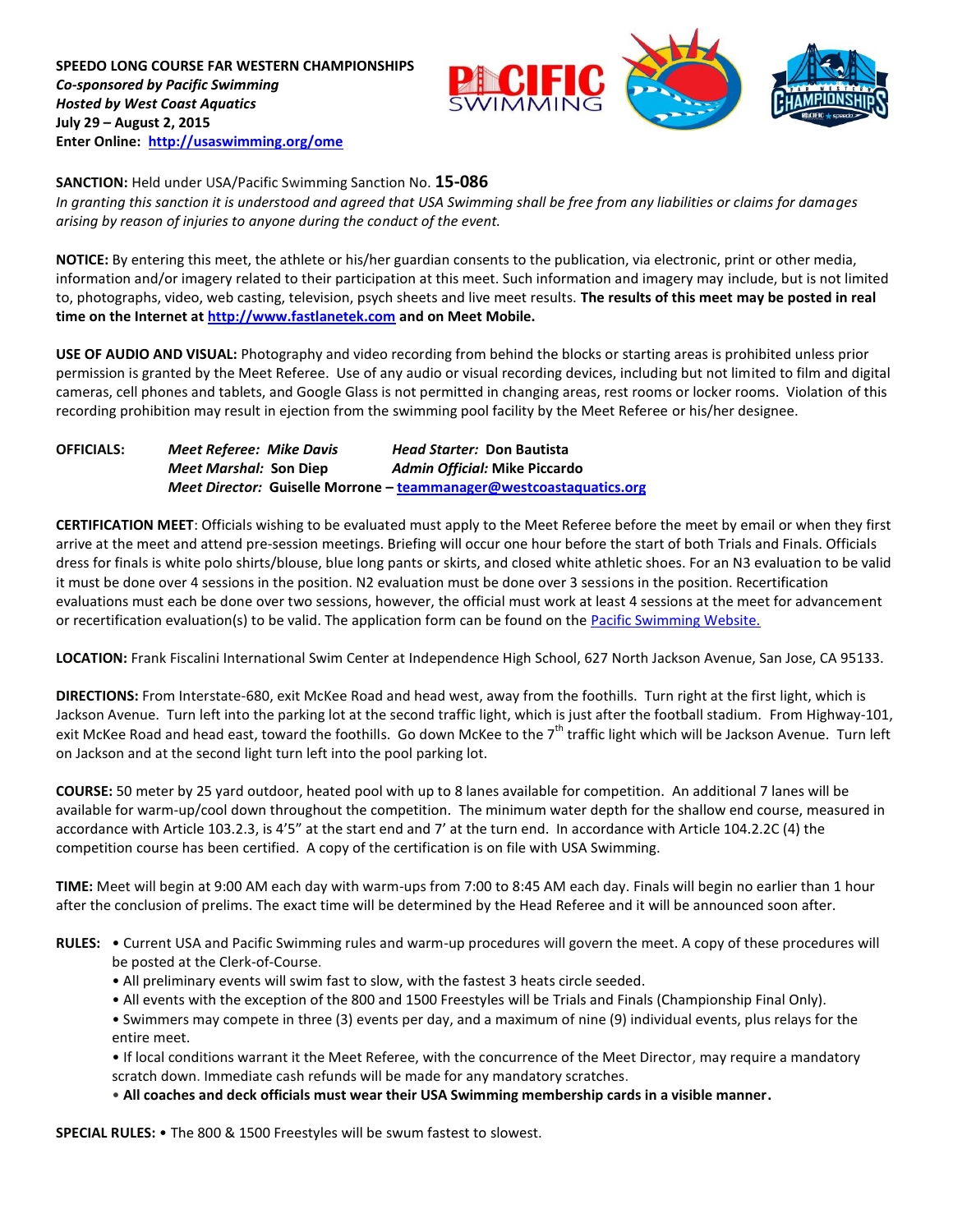- All swimmers in the 800 & 1500 Freestyles must provide their own lap counters and timers.
- The 800 & 1500 Freestyles will be swum in combined age groups of 11-18 years old. These events will be scored and awarded by age groups (11-12, 13-14, 15-16, 17-18).
- At the discretion of the Meet Referee, the 800 & 1500 Freestyle events may be swum with two swimmers per lane starting at opposite ends.
- Swimmers in the 800 & 1500 Freestyles may check in from the first day of the meet until 60 minutes prior to the start of their event.
- The 400 IM will be swum as a combined 11-18 age group during the preliminary session but will be swum, scored, and awarded as separate age groups (11-12, 13-14, 15-16, 17-18) in Finals.
- The 400 Freestyle will be swum as combined age groups (12 & Under and 13-18) during the preliminary session but will be swum, scored, and awarded as separate age groups in Finals (10 & U, 11-12, 13-14, 15-16, 17-18).
- All swimmers in the 400 Freestyle and 400 IM must provide their own timers.

**UNACCOMPANIED SWIMMERS:** Any USA-S athlete-member competing at the meet must be accompanied by a USA Swimming member-coach for the purposes of athlete supervision during warm-up, competition and warm-down. If a coach-member of the athlete's USA-S Club does not attend the meet to serve in said supervisory capacity, it is the responsibility of the swimmer or the swimmer's legal guardian to arrange for supervision by a USA-S member-coach. The Meet Director or Meet Referee may assist the swimmer in making arrangements for such supervision; however, it is recommended that such arrangements be made in advance of the meet by the athlete's USA-S Club Member-Coach.

**RACING STARTS:** Swimmers must be certified by a USA-S member-coach as being proficient in performing a racing start, or must start the race in the water. It is the responsibility of the swimmer or the swimmer's legal guardian to ensure compliance with this requirement.

**RESTRICTIONS:** • Smoking and the use of other tobacco products is prohibited on the pool deck, in the locker rooms, in spectator

- seating, on standing areas and in all areas used by swimmers, during the meet and during warm-up periods.
- Sale and use of alcoholic beverages is prohibited in all areas of the meet venue.
- No glass containers are allowed in the meet venue.
- No propane heater is permitted except for snack bar/meet operations.
- All shelters must be properly secured.
- Changing into or out of swimsuits other than in locker rooms or other designated areas is prohibited.

• Destructive devices, to include but not limited to, explosive devices and equipment, firearms (open or concealed), blades, knives, mace, stun guns and blunt objects are strictly prohibited in the swimming facility and its surrounding areas. If observed, the Meet Referee or his/her designee may ask that these devices be stored safely away from the public or removed from the facility. Noncompliance may result in the reporting to law enforcement authorities and ejection from the facility. Law enforcement officers (LEO) are exempt per applicable laws.

• **Animals are prohibited on the pool deck area at all times, with the exception of assistance animals for the disabled. No canopies, chairs, tents, or camping are allowed on the competition deck area.**

## • **There will NO parents allowed on the pool deck area, only coaches, officials working the meet, volunteers wearing a volunteer name tag and meet personnel.**

**ELIGIBILITY:** • Swimmers must be current members of USA-S and enter their name and registration number on the meet entry card as they are shown on their Registration Card. If this is not done, it may be difficult to match the swimmer with the registration and times database. The meet host will check all swimmer registrations against the SWIMS database and if not found to be registered, the Meet Director shall accept the registration at the meet (a \$10 surcharge will be added to the regular registration fee). Duplicate registrations will be refunded by mail.

• Swimmer must have met the "FW" time standard in every event entered.

• **Entries with "NO TIME" will be rejected.**

• Disabled swimmers are welcome to attend this meet and should contact the Meet Director or Meet Referee regarding any special accommodations on entry times and seeding per Pacific Swimming policy.

- Swimmers 19 years of age and older may not compete in the meet.
- The swimmer's age will be the age of the swimmer on the first day of the meet.

• Visiting "All-Star" teams are welcome. "All-Star" teams are defined as teams officially representing a federation outside the United States. Individual swimmers can score points towards high point awards. Teams will not be in contention for team awards. All-Star relays can win medals but will not score points.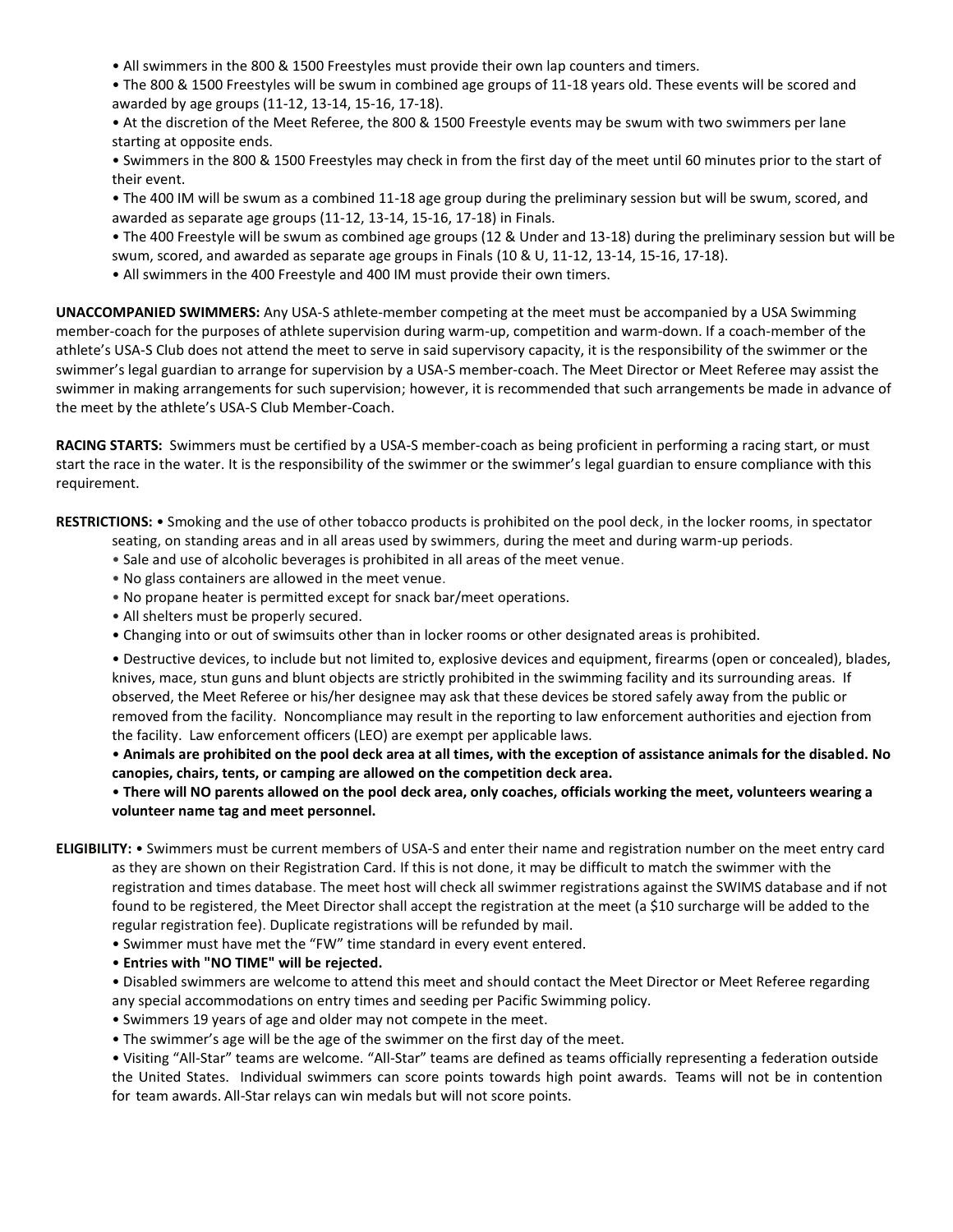**PROOF OF TIME:** Proof of time will be required for this meet per Pacific Swimming rule Section 4.C.2. All entry times will be verified against the USA Swimming SWIMS database and may be changed in accordance with Pacific Swimming Entry Time Verification Procedures. Entry times must have been achieved after **February 1, 2014** and prior to the closing date of entries for the meet (**Monday, July 20, 2015 at 11:59 PM PST**). If the time cannot be proven prior to the meet, the swimmer will be not be allowed to check-in for the event until the entry time has been proven. When possible, the coaches will be notified of the swimmers who have not proven their entry time. No refunds will be given if a time cannot be proven.

**ENTRY FEES**: \$10.00 per individual event, \$10.00 participation fee per swimmer. \$20.00 per relay. \*\*Note, relay only swimmers ARE NOT required to pay the participation fee. All entry fees MUST be included with entry.

**ONLINE ENTRIES:** Online entry will be available via USA Swimming's OME system (**<http://usaswimming.org/ome>**). Entries will be accepted until **Monday, July 20, 2015.**

**Team HY-TEK Entries:** Team Entries may be submitted via Hytek File to **[teammanager@westcoastaquatics.org](mailto:teammanager@westcoastaquatics.org)** by 11:59 PM, **Monday, July 20, 2015**. No late entries will be accepted. Full payment for Hy-Tek entries must be postmarked within 48 hours of entry submission and mailed or hand-delivered to the below listed address.

## **Make check payable to**: **West Coast Aquatics**

**Mail/Hand Deliver Check to:** West Coast Aquatics, C/O Guiselle Morrone 6317 Grand Oak Way, San Jose, CA 95135

**SEEDING:** Event seeding will be in the following order: conforming long course meters, non-conforming short course meters, and non-conforming short course yards - USA Swimming rules 207.11.7B. **See Special Rules for distance events seeding**.

**CHECK-IN**: The meet will be deck seeded. Swimmers must check-in at the Clerk of Course. Close of check-in for all events shall be no more than 60 minutes before the estimated time of the start of the first heat of the event. No event shall be closed more than 30 minutes before the scheduled start of the session. Swimmers who do not check-in will not be allowed to compete in the event.

**SCRATCHES**: • Pacific Swimming scratch rules will be enforced. A copy will be posted at the clerk-of-course.

• Swimmers entered in a preliminary individual event in a Trials and Finals meet that is seeded on the deck that have checked in for that event, must swim in the event unless they notify the clerk of the course before seeding for that event has begun that they wish to scratch. Failure to swim in a preliminary event will result in being barred from their next preliminary individual event in which the swimmer is entered on that day or the next meet day, whichever is first. • Any swimmer qualifying for finals in an individual event who does not wish to compete must scratch within 30 minutes after the announcement of qualifiers. During this period, qualifiers may also notify the referee that may not intend to compete in finals. In this case, they must declare their final intention within 30 minutes after the announcement of qualifiers following their individual preliminary event.

• Any swimmer qualifying for a final race in an individual event who fails to show up prior to calling the alternate shall be barred from the remainder of any final events for that day. Should the swimmer have no additional final events for that day they will be barred from their next preliminary event on the next day of the meet they are entered.

• If the No-Show occurs on the last day that the swimmer is entered in an individual event in the meet, and no other individual event penalty is applicable, the swimmer shall then be fined \$100.00. The fine will be increased to \$150.00 if after 30 days of receiving the letter of notification the party has not made the payment

**AWARDS**: Individual event Finalists will be awarded, 1<sup>st</sup> through 8<sup>th</sup> places medals. Relay events will be awarded medals for 1<sup>st</sup> to 3<sup>rd</sup> place and Rosettes for 4<sup>th</sup> through 8<sup>th</sup>. Individual High Point awards will be given to each age group and gender. Team trophies will be awarded to the  $1^{st}$ ,  $2^{nd}$ , and  $3^{rd}$  place teams. Events that contain multiple age group participants will be awarded separately, unless it is a 10 & under event. 10 & under events will be awarded as one age group. A team representative must pick their swim team awards at the conclusion of the meet at the awards desk. Awards will not be handed to individuals, unless they are unattached. Awards will not be mailed.

## **SCORING:**

| <b>Place</b>      | $\sim$ nd | $\mathsf{h}$ rd | – tn | — U I |  |
|-------------------|-----------|-----------------|------|-------|--|
| Individual events |           |                 |      |       |  |
| Relay events      | 14        |                 |      |       |  |

**ADMISSION:** Free. A **5**-day meet program will be available for a fee.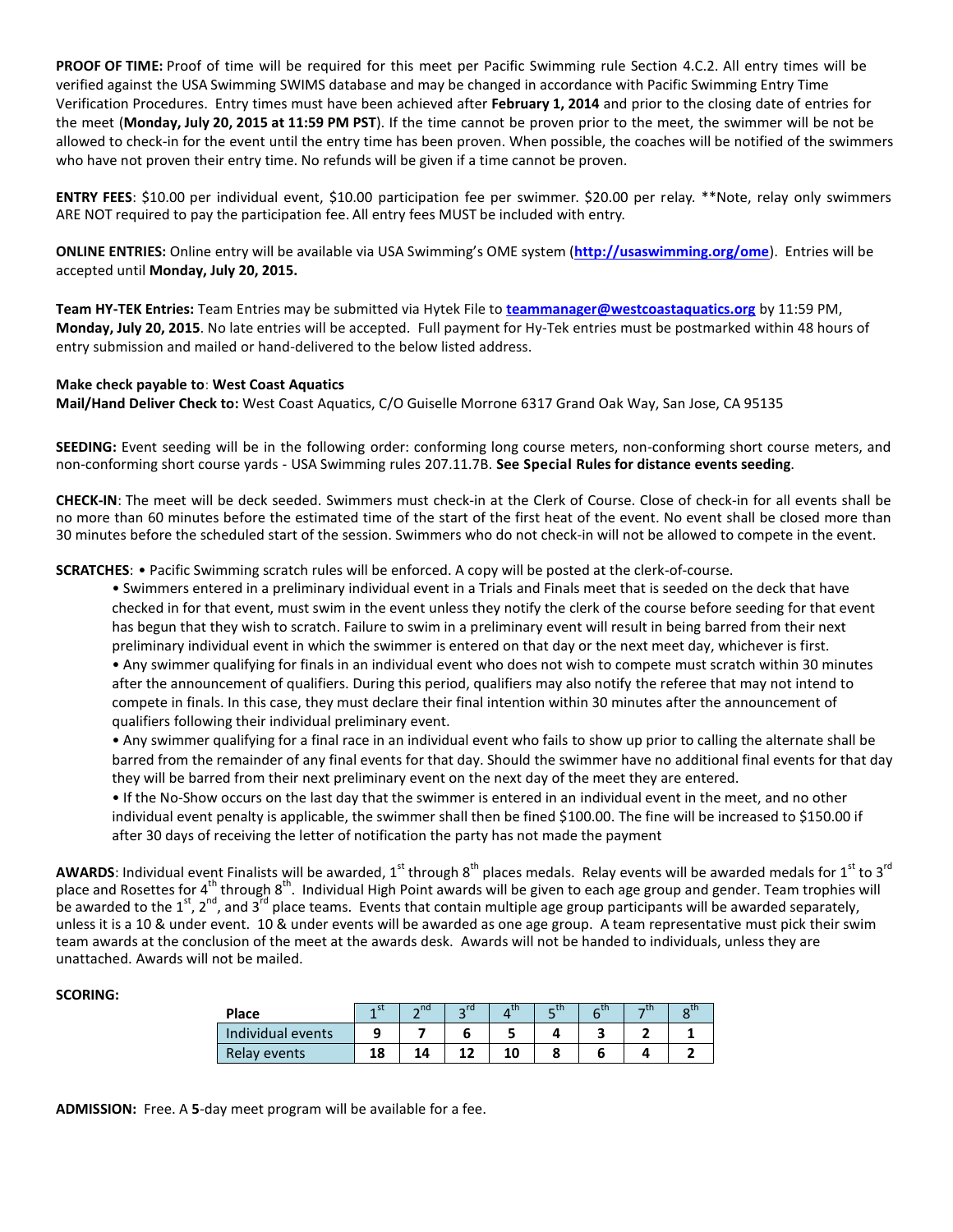**SNACK BAR:** A snack bar will be available during the meet.

**HOSPITALITY:** Lunch and hospitality will be available to all working officials and coaches. Refreshments and snacks will be provided to timers.

**MISCELLANEOUS: Seating:** WEST will be providing tables, chairs and canopies for all coaches around the pool deck. WEST will allow set up for the visiting teams out in the courtyard area located to the right of the pool facility behind the big Gym. Items left in that area overnight will not be guarded. Any items left inside and outside of the pool gates overnight will not be guarded. Seating in front of emergency doors, walkways, areas that have been specifically marked, near exit signs and other marked buildings will be **PROHIBITED**. WEST marshals and other meet staff will have the authority to remove the tents, canopies, chairs and other set up equipment that is blocking the areas mentioned above without notice. There will be **NO** set up on Tuesday afternoon or evening. There will be no set up in front of or around the School Administration buildings located at the front of the pool venue. There will be **NO** parents allowed on pool deck area, only meet personnel, officials working the meet, coaches, and volunteers wearing a volunteer name tag.

**HOTEL INFORMATION:** For hotel information, please visit our website at **[http://www.westcoastaquatics.org](http://www.westcoastaquatics.org/)** and click on the tab 2015 LC Far Western Championship.

| Wednesday, July 29, 2015 |                    |                              |                    |                    |  |  |
|--------------------------|--------------------|------------------------------|--------------------|--------------------|--|--|
| <b>10 &amp; Under</b>    | $11 - 12$          | $13 - 14$                    | 15-16              | $17 - 18$          |  |  |
|                          | 200 Backstroke     | 200 Backstroke               | 200 Backstroke     | 200 Backstroke     |  |  |
|                          | 100 Freestyle      | 100 Freestyle                | 100 Freestyle      | 100 Freestyle      |  |  |
|                          | 50 Breaststroke    | 400 IM (F)                   | 400 IM (F)         | 400 IM (F)         |  |  |
|                          | 400 IM (F)         | 1500 Freestyle (M)           | 1500 Freestyle (M) | 1500 Freestyle (M) |  |  |
|                          | 1500 Freestyle (M) | 400 Free Relay               | 400 Free Relay     | 400 Free Relay     |  |  |
|                          |                    | Thursday, July 30, 2015      |                    |                    |  |  |
| <b>10 &amp; Under</b>    | $11 - 12$          | $13 - 14$                    | $15 - 16$          | $17 - 18$          |  |  |
| 100 Backstroke           | 100 Backstroke     | 100 Backstroke               | 100 Backstroke     | 100 Backstroke     |  |  |
| 50 Breaststroke          | 200 Breaststroke   | 200 Breaststroke             | 200 Breaststroke   | 200 Breaststroke   |  |  |
| 100 Freestyle            | 50 Butterfly       | 400 IM (M)                   | 400 IM (M)         | 400 IM (M)         |  |  |
|                          | 400 IM (M)         | 800 Free (F)                 | 800 Free (F)       | 800 Free (F)       |  |  |
|                          | 800 Free (F)       | 400 Medley Relay             | 400 Medley Relay   | 400 Medley Relay   |  |  |
|                          | 400 Medley Relay   |                              |                    |                    |  |  |
|                          |                    | <b>Friday, July 31, 2015</b> |                    |                    |  |  |
| <b>10 &amp; Under</b>    | $11 - 12$          | 13-14                        | 15-16              | $17 - 18$          |  |  |
| 200 IM                   | 200 IM             | 200 IM                       | 200 IM             | 200 IM             |  |  |
| 50 Freestyle             | 50 Freestyle       | 50 Freestyle                 | 50 Freestyle       | 50 Freestyle       |  |  |
| 400 Freestyle (M)        | 400 Freestyle (M)  | 400 Freestyle (M)            | 400 Freestyle (M)  | 400 Freestyle (M)  |  |  |
|                          | 1500 Freestyle (F) | 1500 Freestyle (F)           | 1500 Freestyle (F) | 1500 Freestyle (F) |  |  |
|                          | 200 Free Relay     | 200 Free Relay               | 200 Free Relay     | 200 Free Relay     |  |  |
|                          |                    | Saturday, August 1, 2015     |                    |                    |  |  |
| 10 & under               | $11 - 12$          | 13-14                        | $15 - 16$          | $17 - 18$          |  |  |
| 200 Freestyle            | 200 Freestyle      | 200 Freestyle                | 200 Freestyle      | 200 Freestyle      |  |  |
| 50 Butterfly             | 200 Butterfly      | 200 Butterfly                | 200 Butterfly      | 200 Butterfly      |  |  |
|                          | (M) 800 Free       | (M) 800 Free                 | (M) 800 Free       | (M) 800 Free       |  |  |
| 200 Free Relay           | 400 Free Relay     | 800 Free Relay               | 800 Free Relay     | 800 Free Relay     |  |  |
| Sunday, August 2, 2015   |                    |                              |                    |                    |  |  |
| 10 & under               | $11 - 12$          | $13 - 14$                    | $15 - 16$          | $17 - 18$          |  |  |
| 100 Breaststroke         | 100 Breaststroke   | 100 Breaststroke             | 100 Breaststroke   | 100 Breaststroke   |  |  |
| 50 Backstroke            | 50 Backstroke      | 100 Butterfly                | 100 Butterfly      | 100 Butterfly      |  |  |
| 100 Butterfly            | 100 Butterfly      | 400 Freestyle (F)            | 400 Freestyle (F)  | 400 Freestyle (F)  |  |  |
| 400 Freestyle (W)        | 400 Freestyle (F)  | 200 Medley Relay             | 200 Medley Relay   | 200 Medley Relay   |  |  |
| 200 Medley Relay         | 200 Medley Relay   |                              |                    |                    |  |  |

## **EVENT SUMMARY:**

(M) = Event being swum by Men only

(F) = Event being swum by Female only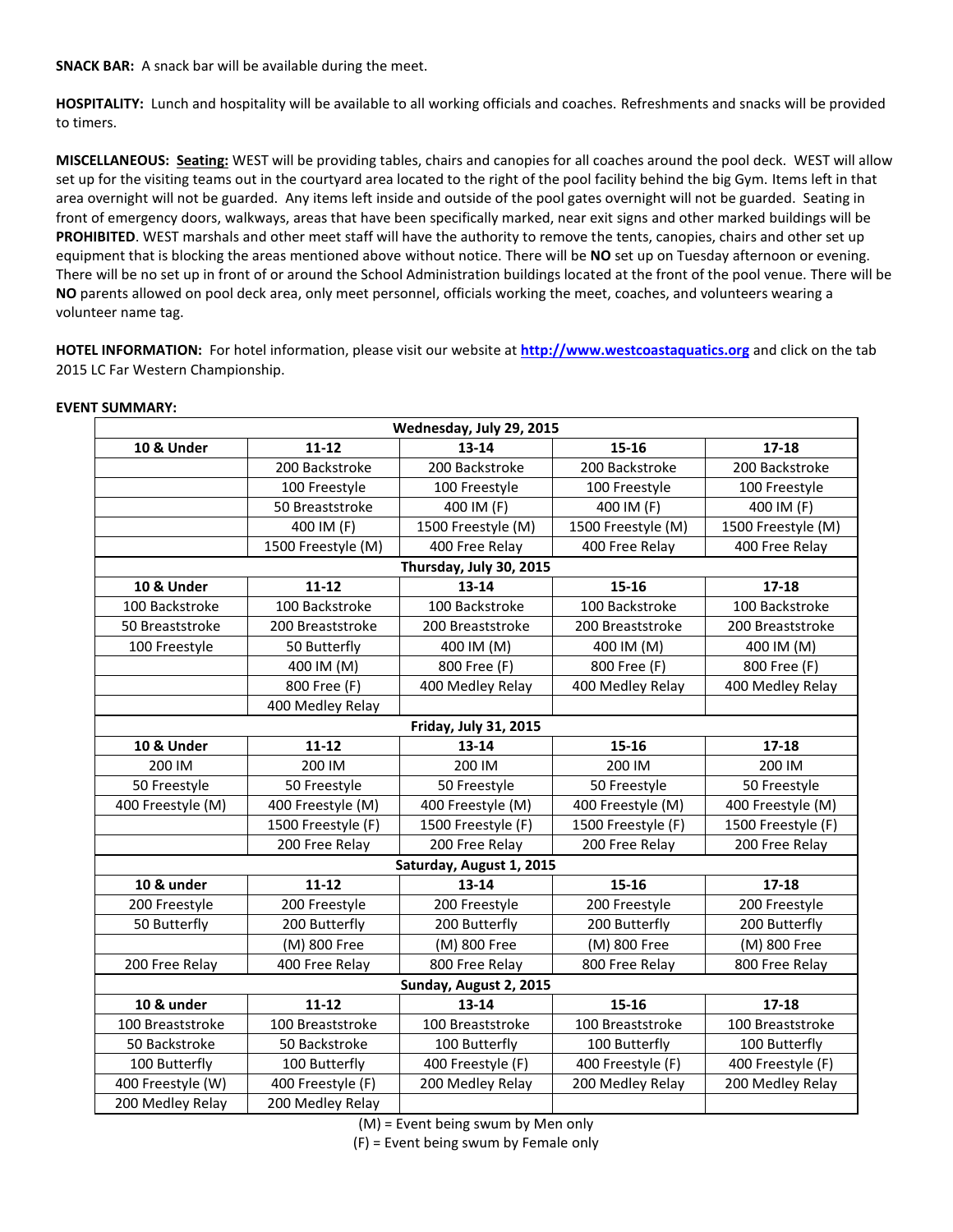| WEDNESDAY, July 29, 2015 |                                          |                     |  |  |
|--------------------------|------------------------------------------|---------------------|--|--|
| Girl's Events            | <b>Event Age Group &amp; Description</b> | <b>Boy's Events</b> |  |  |
| 1                        | 11-12 200 Backstroke                     | 2                   |  |  |
| 3                        | 13-14 200 Backstroke                     | 4                   |  |  |
| 5                        | 15-16 200 Backstroke                     | 6                   |  |  |
| $\overline{7}$           | 17-18 200 Backstroke                     | 8                   |  |  |
| 9                        | 11-12 100 Freestyle                      | 10                  |  |  |
| 11                       | 13-14 100 Freestyle                      | 12                  |  |  |
| 13                       | 15-16 100 Freestyle                      | 14                  |  |  |
| 15                       | 17-18 100 Freestyle                      | 16                  |  |  |
| 17                       | 11-12 50 Breaststroke                    | 18                  |  |  |
| $201+$                   | 11-12 400 IM (F)                         |                     |  |  |
| $203+$                   | 13-14 400 IM (F)                         |                     |  |  |
| $205+$                   | 15-16 400 IM (F)                         |                     |  |  |
| $207+$                   | 17-18 400 IM (F)                         |                     |  |  |
|                          | 11-12 1500 Freestyle (M)                 | $202++$             |  |  |
|                          | 13-14 1500 Freestyle (M)                 | $204++$             |  |  |
|                          | 15-16 1500 Freestyle (M)                 | $206++$             |  |  |
|                          | 17-18 1500 Freestyle (M)                 | $208++$             |  |  |
| 19                       | 13-14 400 Freestyle Relay                | 20                  |  |  |
| 21                       | 15-18 400 Freestyle Relay                | 22                  |  |  |

*+ Preliminary Events 201, 203, 205, and 207 will swim together (Finals will be separate). ++ Timed Final Events 202, 204, 206, and 208 will swim together but will be scored/awarded separately.*

| THURSDAY, July 30, 2015 |                                          |             |  |  |
|-------------------------|------------------------------------------|-------------|--|--|
| Girl's Event            | <b>Event Age Group &amp; Description</b> | Boy's Event |  |  |
| 23                      | 10 & Under 100 Backstroke                | 24          |  |  |
| 25                      | 11-12 100 Backstroke                     | 26          |  |  |
| 27                      | 13-14 100 Backstroke                     | 28          |  |  |
| 29                      | 15-16 100 Backstroke                     | 30          |  |  |
| 31                      | 17-18 100 Backstroke                     | 32          |  |  |
| 33                      | 10 & Under 50 Breaststroke               | 34          |  |  |
| 35                      | 11-12 200 Breaststroke                   | 36          |  |  |
| 37                      | 13-14 200 Breaststroke                   | 38          |  |  |
| 39                      | 15-16 200 Breaststroke                   | 40          |  |  |
| 41                      | 17-18 200 Breaststroke                   | 42          |  |  |
| 43                      | 11-12 50 Butterfly                       | 44          |  |  |
| 45                      | 10 & Under 100 Freestyle                 | 46          |  |  |
|                         | 11-12 400 IM (M)                         | $210*$      |  |  |
|                         | 13-14 400 IM (M)                         | $212*$      |  |  |
|                         | 15-16 400 IM (M)                         | $214*$      |  |  |
|                         | 17-18 400 IM (M)                         | $216*$      |  |  |
| $209**$                 | 11-12 800 Freestyle (F)                  |             |  |  |
| $211**$                 | 13-14 800 Freestyle (F)                  |             |  |  |
| $213**$                 | 15-16 800 Freestyle (F)                  |             |  |  |
| $215***$                | 17-18 800 Freestyle (F)                  |             |  |  |
| 47                      | 11-12 400 Medley Relay                   | 48          |  |  |
| 49                      | 13-14 400 Medley Relay                   | 50          |  |  |
| 51                      | 15-18 400 Medley Relay                   | 52          |  |  |

*\*Preliminary Events 210, 212, 214, and 216 will swim together (Finals will be separate).* 

*\*\* Events 209, 211, 213, and 215 will swim together but will be scored/awarded separately.*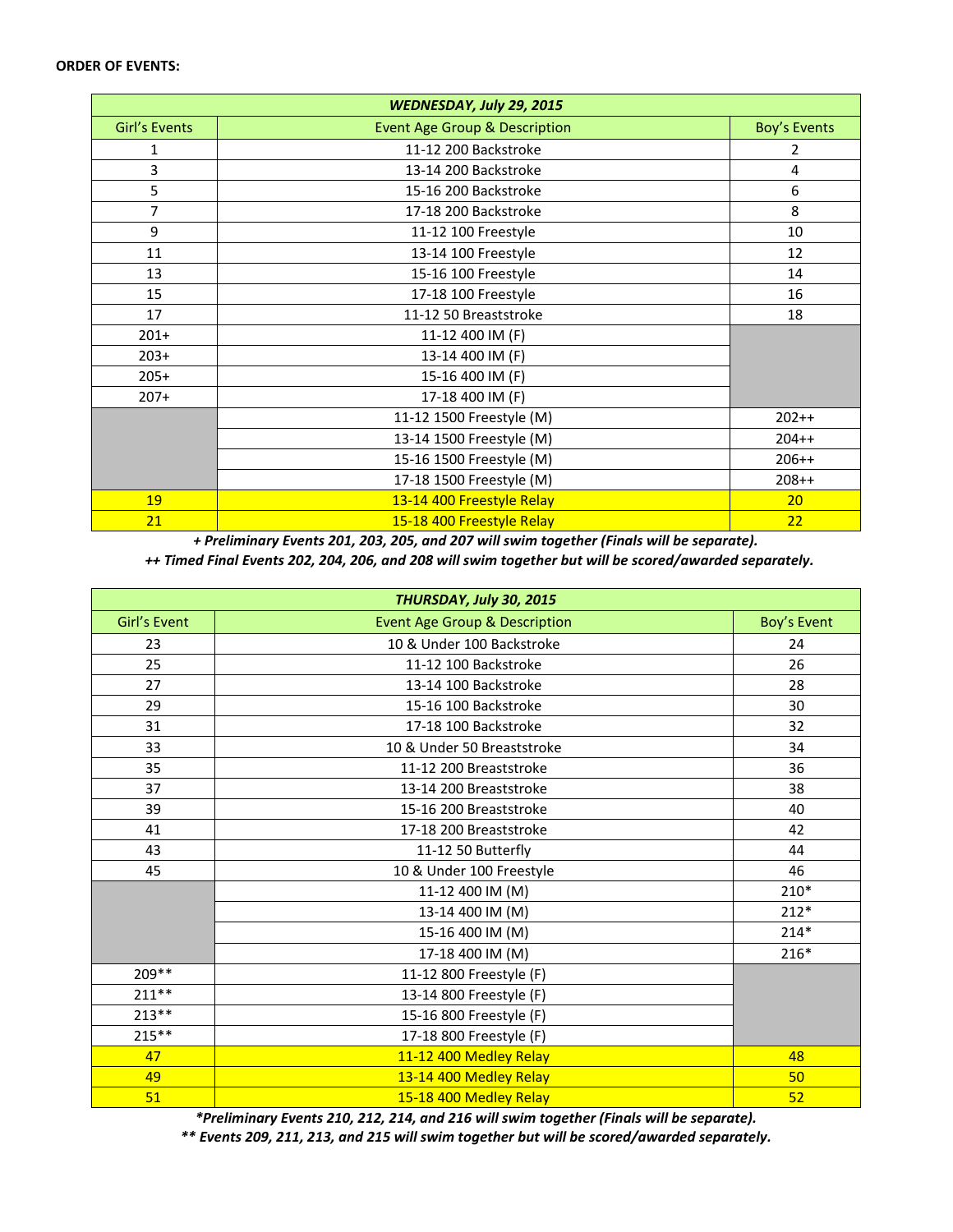|               | <b>FRIDAY, July 31, 2015</b>             |                     |
|---------------|------------------------------------------|---------------------|
| Girl's Events | <b>Event Age Group &amp; Description</b> | <b>Boy's Events</b> |
| 53            | 10 & Under 200 IM                        | 54                  |
| 55            | 11-12 200 IM                             | 56                  |
| 57            | 13-14 200 IM                             | 58                  |
| 59            | 15-16 200 IM                             | 60                  |
| 61            | 17-18 200 IM                             | 62                  |
| 63            | 10 & Under 50 Freestyle                  | 64                  |
| 65            | 11-12 50 Freestyle                       | 66                  |
| 67            | 13-14 50 Freestyle                       | 68                  |
| 69            | 15-16 50 Freestyle                       | 70                  |
| 71            | 17-18 50 Freestyle                       | 72                  |
|               | 10 & Under 400 Freestyle (M)             | 218#                |
|               | 11-12 400 Freestyle (M)                  | 220#                |
|               | 13-14 400 Freestyle (M)                  | 222 ##              |
|               | 15-16 400 Freestyle (M)                  | 224 ##              |
|               | 17-18 400 Freestyle (M)                  | 226 ##              |
| $217$ +++     | 11-12 1500 Freestyle (F)                 |                     |
| $219$ +++     | 13-14 1500 Freestyle (F)                 |                     |
| $221 + + +$   | 15-16 1500 Freestyle (F)                 |                     |
| $223$ +++     | 17-18 1500 Freestyle (F)                 |                     |
| 73            | 11-12 200 Free Relay                     | 74                  |
| 75            | 13-14 200 Free Relay                     | 76                  |
| 77            | 15-18 200 Free Relay                     | 78                  |

*# Preliminary Events 218 and 220 will swim together (Finals will be separate).*

*##Preliminary Events 222, 224, and 226 will swim together (Finals will be separate).*

*+++ Events 217, 219, 221, and 223 will swim together but will be scored/awarded separately.*

| SATURDAY, August 1, 2015 |                                          |                     |  |  |
|--------------------------|------------------------------------------|---------------------|--|--|
| Girl's Events            | <b>Event Age Group &amp; Description</b> | <b>Boy's Events</b> |  |  |
| 79                       | 10 & Under 200 Freestyle                 | 80                  |  |  |
| 81                       | 11-12 200 Freestyle                      | 82                  |  |  |
| 83                       | 13-14 200 Freestyle                      | 84                  |  |  |
| 85                       | 15-16 200 Freestyle                      | 86                  |  |  |
| 87                       | 17-18 200 Freestyle                      | 88                  |  |  |
| 89                       | 10 & Under 50 Butterfly                  | 90                  |  |  |
| 91                       | 11-12 200 Butterfly                      | 92                  |  |  |
| 93                       | 13-14 200 Butterfly                      | 94                  |  |  |
| 95                       | 15-16 200 Butterfly                      | 96                  |  |  |
| 97                       | 17-18 200 Butterfly                      | 98                  |  |  |
|                          | 11-12 800 Freestyle (M)                  | 228 ***             |  |  |
|                          | 13-14 800 Freestyle (M)                  | 230***              |  |  |
|                          | 15-16 800 Freestyle (M)                  | 232 ***             |  |  |
|                          | 17-18 800 Freestyle (M)                  | 234 ***             |  |  |
| 99                       | 10 & Under 200 Free Relay                | <b>100</b>          |  |  |
| <b>101</b>               | 11-12 400 Free Relay                     | <b>102</b>          |  |  |
| 103                      | 13-14 800 Free Relay                     | 104                 |  |  |
| 105                      | 15-18 800 Free Relay                     | <b>106</b>          |  |  |

*\*\*\*Events 228, 230, 232, and 234 will swim together but will be scored/awarded separately.*